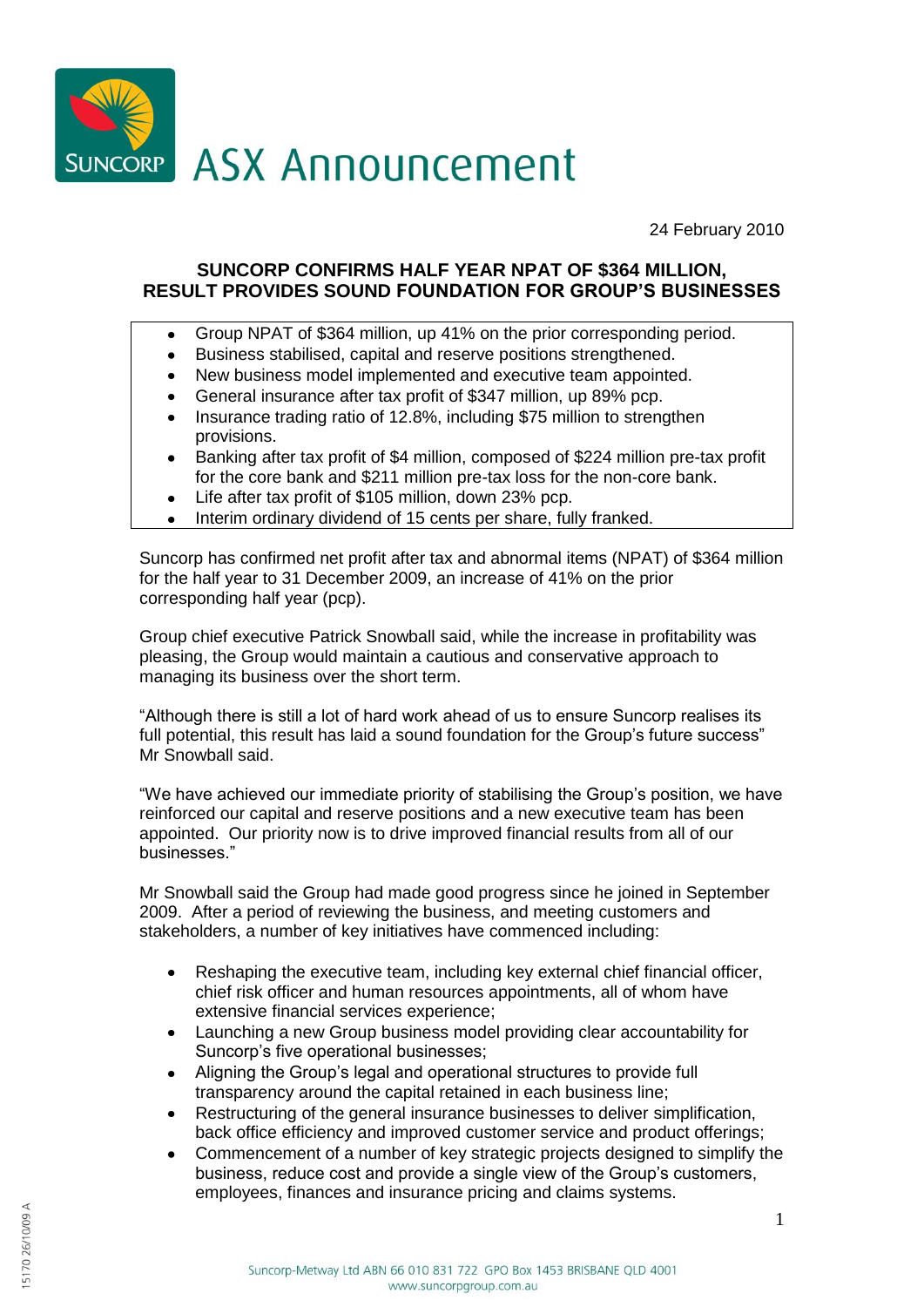

As part of an overall program of simplification, Mr Snowball announced the Group's intention to sell its 50% participation in the joint venture insurance arms of the Royal Automobile Club of Queensland (RACQ) and the Royal Automobile Association of South Australia (RAA) back to the respective motoring clubs.

"While the joint ventures have proven to be good investments for Suncorp, the next phase of our development requires a full time focus on our core operations," he said.

Suncorp will exit the RACQI and RAAI joint ventures in accordance with the shareholder agreements that are in place. It is targeting completion of both transactions prior to the presentation of its full year result in August 2010.

Mr Snowball said the Group's new chief financial officer John Nesbitt would commence his appointment on 1 May 2010.

"I look forward to welcoming John to the team as he has an important part to play in developing our Group and financial strategy," he said.

Mr Snowball confirmed that Suncorp will hold an investor day on 21 May where it will detail the general insurance business' strategy and financials. The Bank will update its strategy in early May while Suncorp Life will provide its update in late June.

#### **Insurance**

In General Insurance, pre-tax profit was \$491million (up 94% pcp) for the half while NPAT was \$347 million (up 89% pcp). The result featured the positive impacts of a less volatile claims environment and improved returns from investment portfolios.

The insurance trading result was \$401 million or 12.8% of net earned premium. An increase of 0.5% to 4.5% in the Group's wage assumptions reduced the ITR by \$75 million.

Gross written premiums increased by 4.4% with the home portfolio increasing by 13.9% due to premium rate rises in response to significant claims events in previous periods while motor gross written premiums increased by 6.8%.

Investment income on insurance funds was \$260 million and investment income on the shareholder funds was \$100 million.

Mr Snowball said that, while the Group's general insurance assets had delivered satisfactory returns over the half year, there was still a significant amount of work to improve margins.

"While the headline numbers are strong, once you peel back the benefits of a more favourable weather environment and improving investment markets you arrive at a margin that needs to improve," he said.

"The focus of our general insurance strategy is to simplify and better align our front end, reduce brand overlap and improve revenues. At the back end, our goal is to aggregate spend, reduce complexity and drive out cost."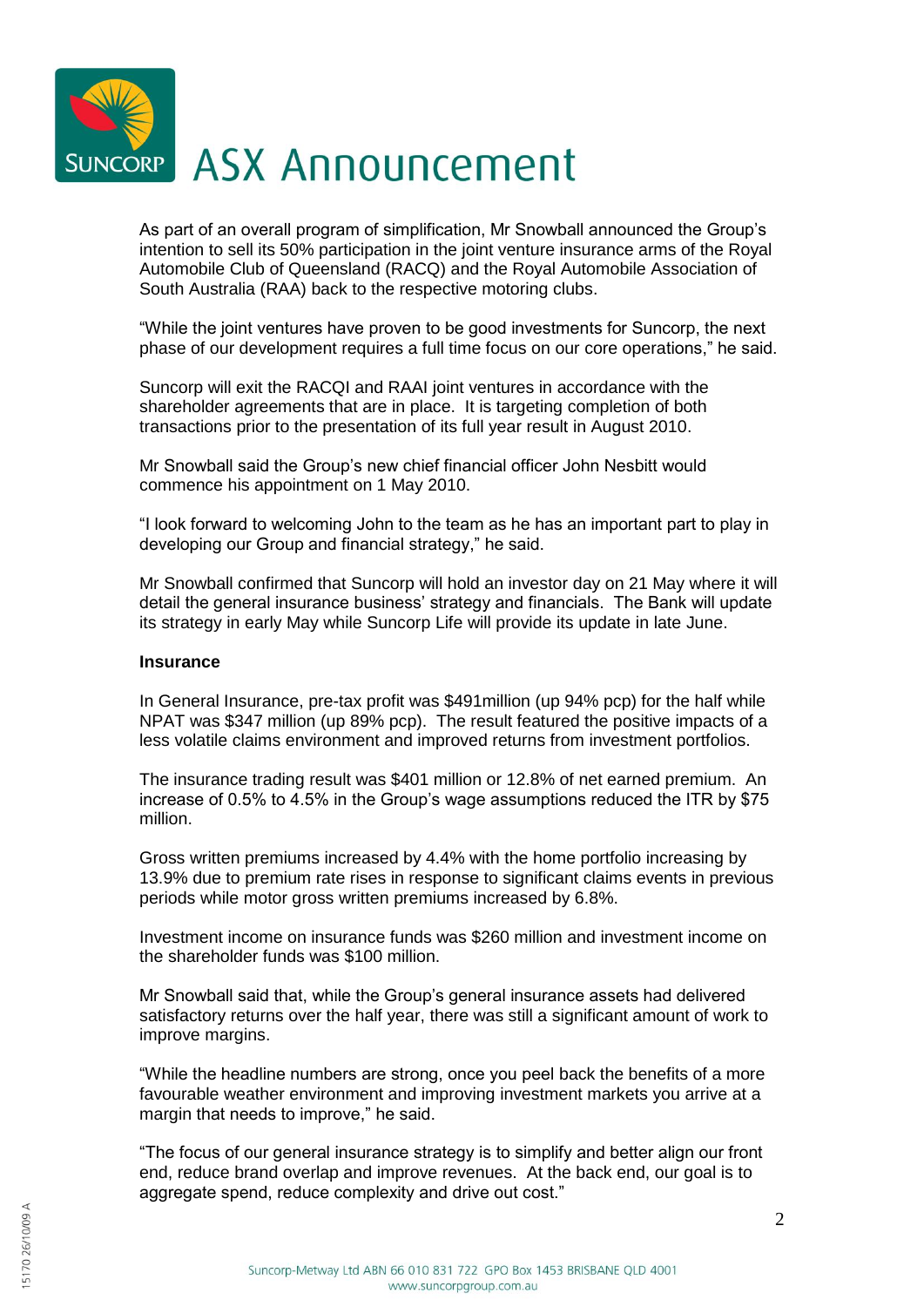

## **Banking**

Banking NPAT was \$4 million with the core Bank making a pre-tax profit of \$224 million and the non-core Bank making a pre-tax loss of \$211 million.

The core Bank's focus on retail deposit gathering was successful, with the ratio of retail deposits to lending increasing to the top end of the target 60 - 70% range.

Credit quality across the \$37 billion core Bank portfolio remained sound, reflecting its high security, low risk nature.

Net interest margin in the core Bank was 1.76% for the half-year to 31 December 2009, an increase of four basis points over the margin for the fourth quarter of the 2009 financial year. In the non-core Bank, significant increases in term funding costs and a deliberate strategy of match funding the portfolio's expected run-off combined to reduce net interest margins by 36 basis points.

Run-off of the non-core portfolio continued slightly ahead of expectations, reducing by \$1.9 billion over the half year to \$15.6 billion.

Non-core impairment losses for the half year were \$272 million, approximately 317 basis points of non-core gross loans, advances and other receivables on an annualised basis, which was down from 456 basis points on an annualised basis for the quarter ended 30 June 2009.

Mr Snowball said that while the strategy of match-funding the Bank's non-core operations had reduced earnings in the half-year, it was critical to restoring investor confidence in Suncorp.

"The strategy work that was undertaken in the bank has been crucial to helping restore confidence in Suncorp's prospects. Although this initiative will have a short to medium term impact on earnings, it is absolutely essential for the long term viability of the Group," he said

"While there will be many challenges ahead we expect investors should be comfortable with our progress and the measures we have put in place to effectively manage a discontinuing business."

"In the Core Bank, our key priority is to remain focussed on ensuring our deposit to lending ratio remains within our target range. However, the good progress we have made to date means we are now in a position to restore growth in our personal, SME and agribusiness target markets.

## **Life**

In the life business, underlying profit after tax was \$86 million, down 15%, and net profit after tax and minority interests was \$105 million, down 23%. This reflected pressures on lapse rates and the strategic decision the business took last financial year to de-risk the participating book.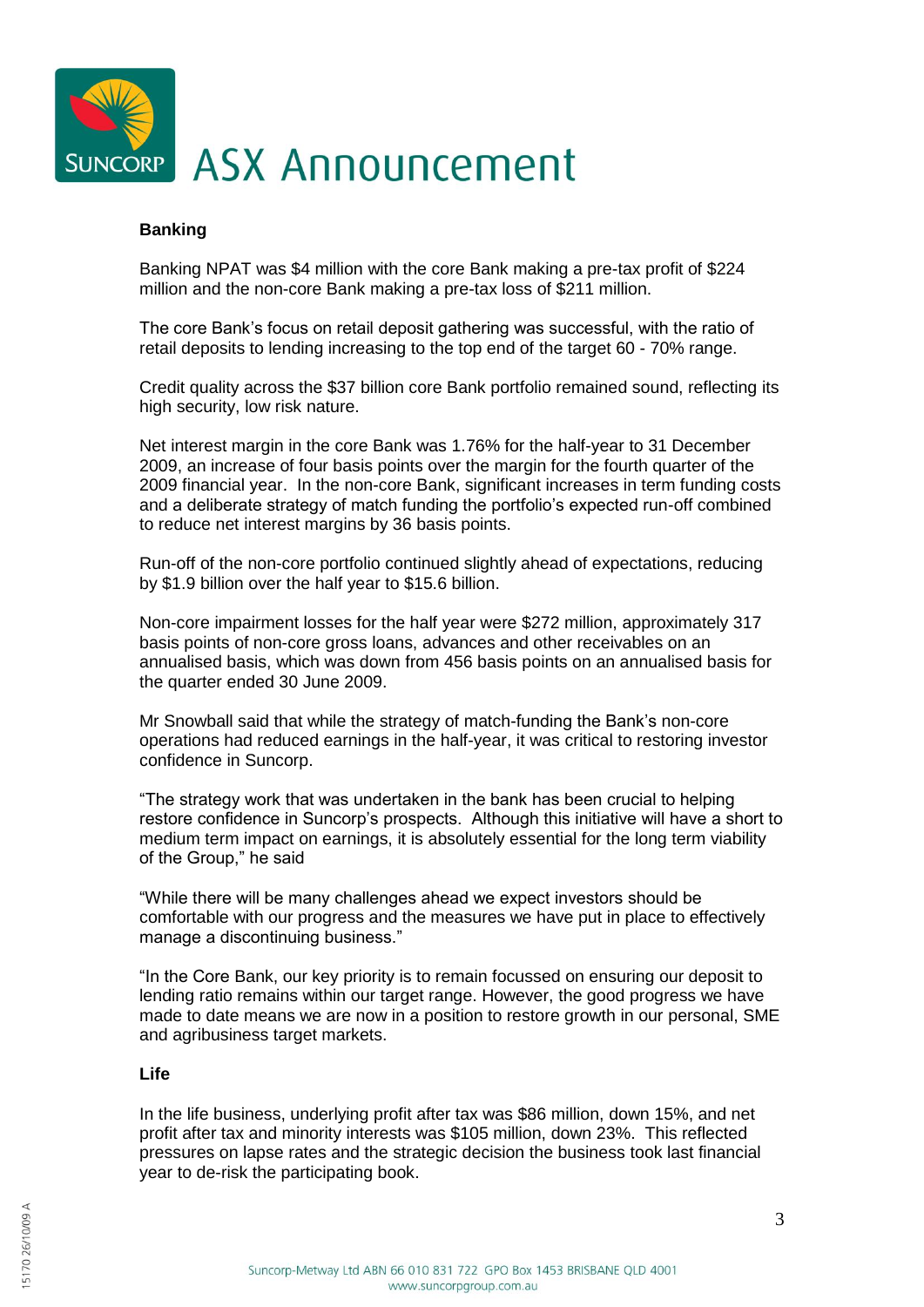

Superannuation and investment funds under administration were up 4.6% to \$13 billion while profit was down 24% to \$19 million. In asset management, funds under management were up 6.5% to \$25 billion contributing to a \$7 million profit.

Mr Snowball said there was an emerging niche for the life business in a consolidating market and it was focused on a strategy of growing its distribution capability and reach, improving customer retention, and continuing a program of cost simplification and control.

Growth in the external financial adviser distribution channel was up 9%, on top of around 20% growth in the previous two years.

## **Dividend**

Chairman John Story said, while the external environment remained volatile and the regulatory environment was evolving, the Board had decided to adopt a conservative position regarding the overall level of capital retained in the business.

Accordingly, the Board had decided to pay a dividend of 15 cents per share for the half, which is slightly below the bottom end of the Group's target payout ratio of 50% - 60% of cash earnings.

"By retaining higher levels of capital, we will be in the strongest possible position to deal with any unanticipated short term issues that may present over the next six months," Mr Story said.

"Should these events not occur and as the non-core banking book runs off, it remains the Board's firm position that capital in excess to normal operating requirements should be returned to shareholders."

## **Board retirements**

Mr Story said two of Suncorp's long serving directors, Martin Kriewaldt and Cherrell Hirst, had advised him of their intention to retire from the Board.

"I would like to take this opportunity to recognise the outstanding service of Martin and Cherrell and their contribution to the Group," he said.

Legislation proposing amendments to residency requirements relating to Suncorp directors is expected to be introduced into Queensland State Parliament in the near future.

The recent appointment of Stuart Grimshaw to the Board, together with the new executives, has continued to strengthen the company's financial services expertise.

## **ENDS**